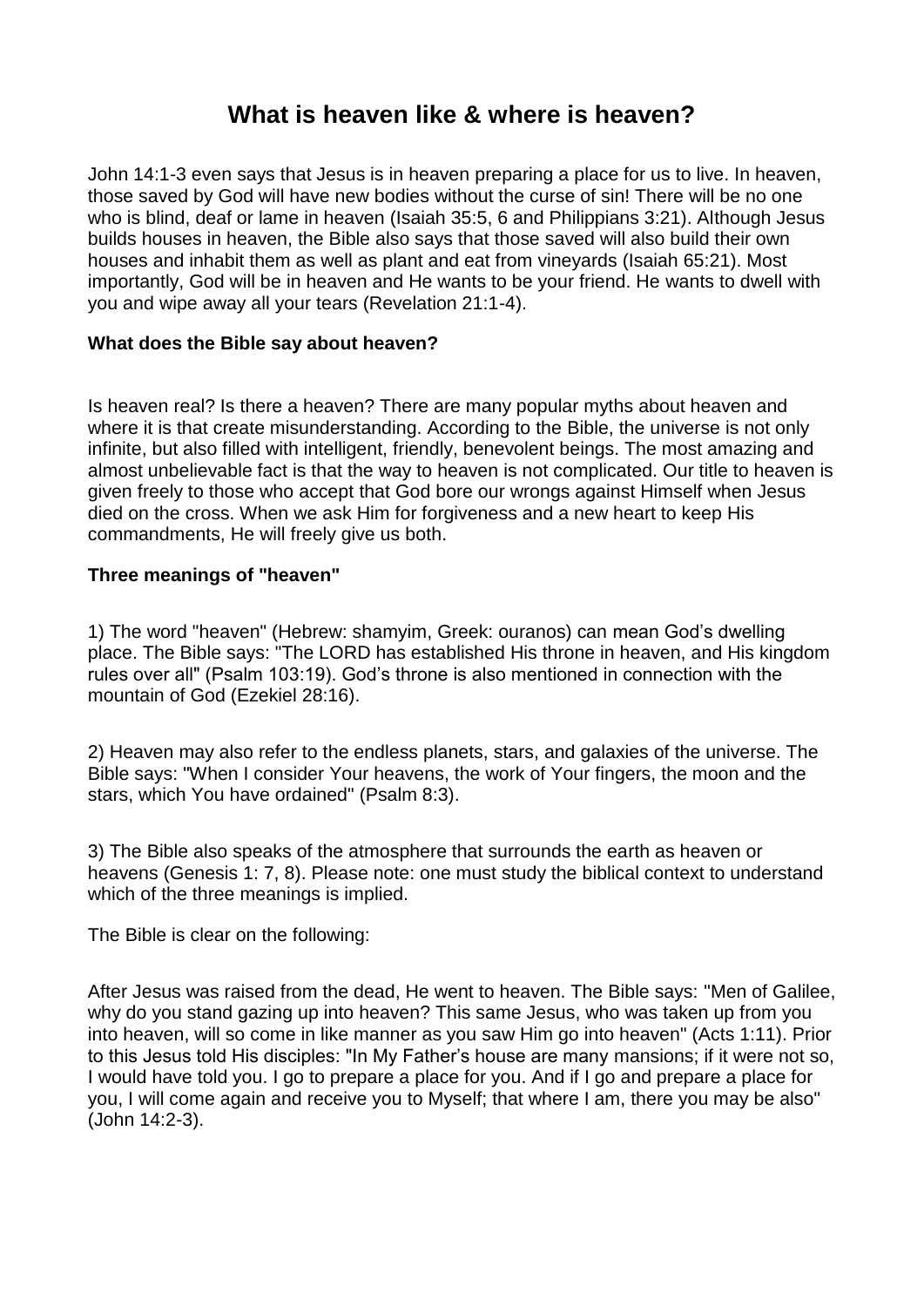# **What is heaven like?**

#### **1) All things are new**

"Now I saw a new heaven and a new earth, for the first heaven and the first earth had passed away. Also there was no more sea. Then I, John, saw the holy city, New Jerusalem, coming down out of heaven from God, prepared as a bride adorned for her husband" (Revelation 21:1, 2).

#### **2) No tears or pain**

"And God will wipe away every tear from their eyes; there shall be no more death, nor sorrow, nor crying. There shall be no more pain, for the former things have passed away" (Revelation 21:4).

#### **3) Perfect peace**

"'The wolf and the lamb shall feed together, the lion shall eat straw like the ox, and dust [shall be] the serpent's food. They shall not hurt nor destroy in all My holy mountain,' says the LORD" (Isaiah 65:25).

#### **4) Houses and vineyards**

"They shall build houses and inhabit them; they shall plant vineyards and eat their fruit" (Isaiah 65:21).

#### **5) Fruitful gardens**

"The wilderness and the wasteland shall be glad for them, and the desert shall rejoice and blossom as the rose" (Isaiah 35:1).

# **Is heaven real?**

#### **1) Heaven has solid real estate**

Popular myths picture heaven as a fanciful place where spirits sit on clouds playing harps or float around in nebulous space. However, in John 14:2-3 the Bible says that Jesus is building mansions in heaven for those who accept salvation. He is preparing real buildings with real tangible materials for real people who will inhabit them.

Additionally, when Jesus went to heaven he told his disciples: "But I say to you, I will not drink of this fruit of the vine from now on until that day when I drink it new with you in My Father's kingdom" (Matthew 26:29). This means that in heaven real vineyards will produce real grapes.

The Bible even refers to heaven as a country (Hebrews 11:16). Before sin came into this world, the world was a physical paradise — a beautiful garden full of fruits, trees, and animals. Similarly, when sin is finally eradicated from this universe, we will get to live life as God originally intended for mankind when He first created the Garden of Eden — not as spirits on clouds, but in a tangible, material Heaven.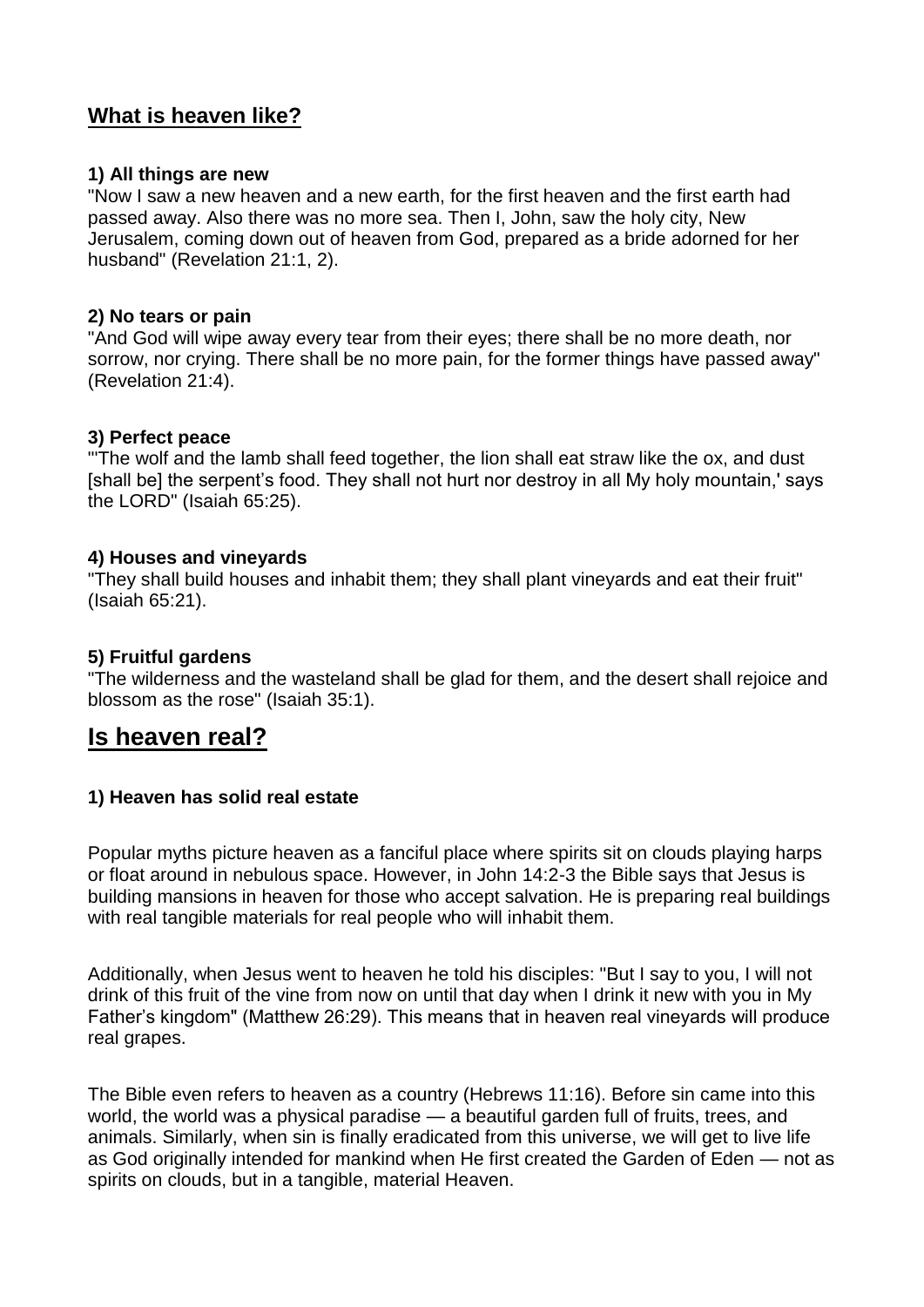# **2) There are many intelligent beings in heaven**

With the increasing understanding of solar systems, planets, stars, and galaxies it is inconceivable to believe that human beings are the only intelligent life in the universe. It makes sense to realize that there is a country out in the universe, perhaps even the universe itself, known by the Bible writers as heaven.

The Bible speaks about hosts or inhabitants of both heaven and earth. "Thus the heavens and the earth, and all the host of them, were finished" (Genesis 2:1). The Bible mentions that beings on other planets rejoiced at the creation of the earth. "When the morning stars sang together, and all the sons of God shouted for joy" (Job 38:7). The biblical prophet Micaiah said: "I saw the LORD sitting on His throne, and all the host of heaven standing on His right hand and His left" (2 Chronicles 18:18).

## **3) Perfect unselfish love governs all relationships in heaven**

The Bible says: "He who does not love does not know God, for God is love" (1 John 4:8). Those who love God keep His commandments (John 14:15). The inhabitants of heaven obey God's commandments of love (Psalm 103:19-21).

## **4) We will have physical bodies in heaven**

Our bodies will be free from disease, pain and death in heaven (1 Corinthians 15:40-49). We will still have physical bodies. The Bible says: For our citizenship is in heaven, from which we also eagerly wait for the Savior, the Lord Jesus Christ, who will transform our lowly body that it may be conformed to His glorious body (Philippians 3:20, 21). The body of Jesus after His resurrection was physical. Jesus said: "Behold My hands and My feet, that it is I Myself. Handle Me and see, for a spirit does not have flesh and bones as you see I have" (Luke 24:39). We will be able to recognize our loved ones. The Bible says: "For now we see in a mirror, dimly, but then face to face. Now I know in part, but then I shall know just as I also am known" (1 Corinthians 13:12).

# **5) The New Earth as heaven**

Real earth, real houses, gardens, hobbies, loved ones, are all part of the perfect future life in store for those who are faithful to God's Word. This becomes more believable when we realize that the Bible says that the greater part of the future existence of human beings will take place right here on our planet Earth, which will be recreated and restored to its original perfection. This life will be free from sickness, war, crime and anything harmful. The future life will have the best of this life plus additional joys beyond our imagination. (see Revelation 21:1-4; Isaiah 65:17-25; John 14:2, 3.)

[Bible prophecy](https://ilford.adventistchurch.org.uk/node/3777) points to the fact that Jesus will return the second time. He will not come in secret, but every eye shall see him (Revelation 1:7). At that time, those who have accepted Jesus as their personal Savior will be taken to heaven for a period of time. They will live and reign with Christ for a thousand vears in the mansions Jesus is building and in the New Jerusalem in the heavenly country. Then He will bring the New Jerusalem down to earth. God will recreate a new earth with a new atmosphere, and our heavenly life will take place right here. (See [Second Coming,](https://ilford.adventistchurch.org.uk/bibleinfo_topics/second-coming-jesus) [Millennium\)](https://ilford.adventistchurch.org.uk/bibleinfo_topics/millennium)